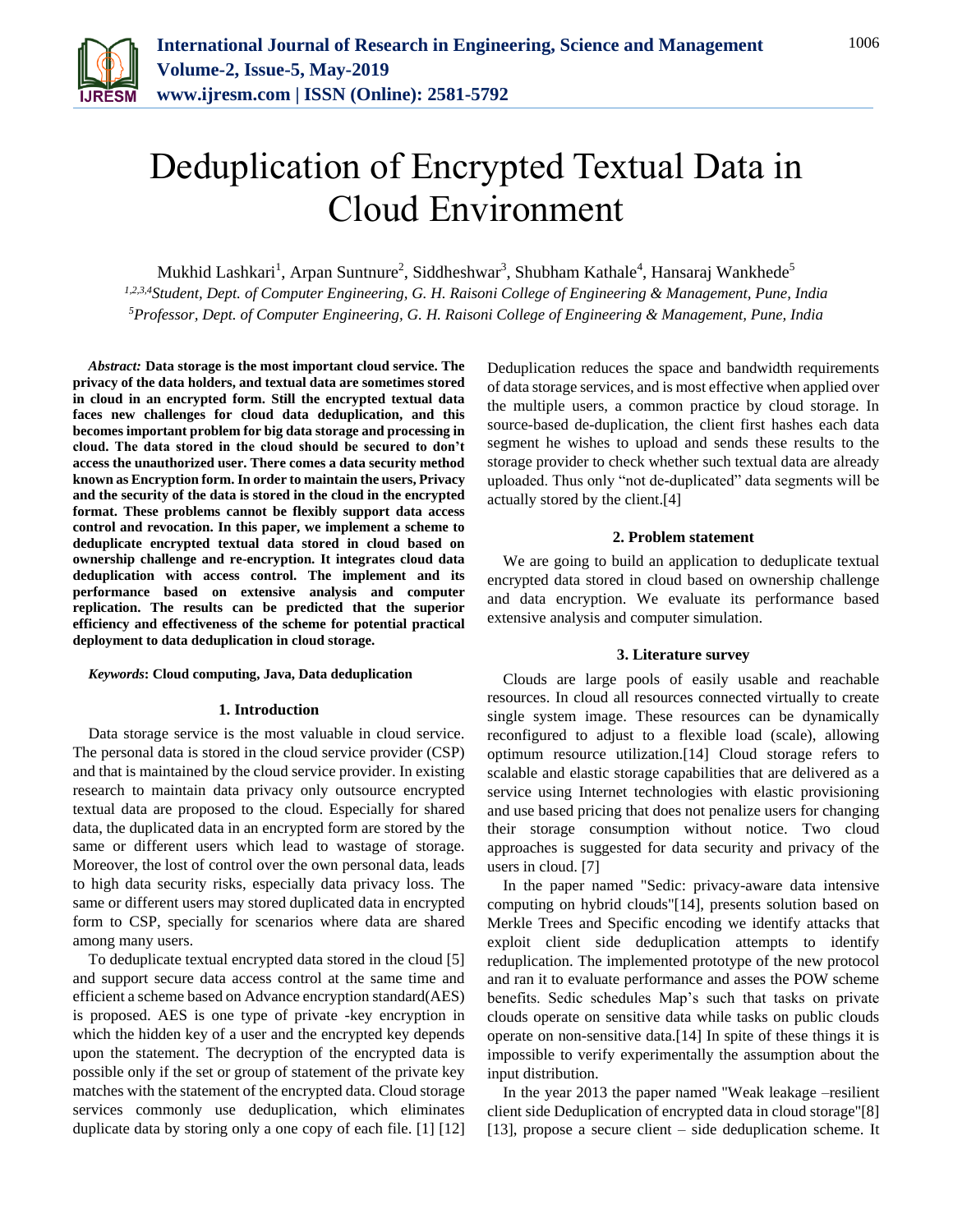

addressed an important security concern in cross-user client – side deduplication but the convergent encryption and custom encryption methods are not semantically secure.

# **4. Proposed system**

The proposed system will be given a feature based on data ownership challenge to manage textual encrypted data files with deduplication. To propose an effective approach to check file data ownership and check duplicate file contents with secure challenge and big data support. We integrate cloud data deduplication with data access control in a simple way. The proposed system consists of following models:

- *User:* First of all, user have to create a Login ID and password for the privacy of the individual data. If the user is not registered then user is not allowed to access to the uploaded data.
- *Upload:* After login of registered user, the user uploads the data to the cloud on which the operations are to be performed.
- *Deduplication check:* During the file is being uploading the file is verified that the duplication is not present. Here the files are categorize into file formats, like the file is txt file or in docs format. The files are being uploaded are compared. Then it sees whether the contents in the file are not present in the file on the earlier file are present on the cloud. If match found is greater than 75% of saved files in cloud, the server denies to upload. If it is same content as saved in cloud, the server will show the duplicate data in the percentage by comparing with all files in the whole cloud. If the duplication is found then server asks that user is wants to upload or not. If the user wants to upload file then the file is granted to upload.
- *Key generation:* The key generation performed on the basis of contents present in file. After getting all the credentials the file is sent for key generation. In this part the file is encrypted for the secure access of file.
- *Server:* The encrypted file is then stored on the cloud. The file can be accessed from the cloud.
- *File sharing and access:* If any user want to access the file uploaded by the other user then the file key is shared with the particular user. Then and only then the user can access the particular file.
- *Admin:* Admin keeps track of the all activities of the all users.



Fig. 1. System architecture



Fig. 2. Flowchart

- *A. Advantages*
	- 1. To manage the textual encrypted data efficiently.
	- 2. Security can be achieved.
	- 3. Easy to find duplicate data in textual files.
	- 4. Easy to keep the Access Control in Users.
- *B. Disadvantages*
	- 1. This mechanism cannot work Offline.
	- 2. It requires a High Speed Internet Connection.
	- 3. It finds the duplication in only Textual Files.

# **5. Conclusion**

We have developed the scheme that provides the deduplication of textual data in the cloud environment. And the all the files are stored after deduplication check-up are in form of encrypted format. We have also studied and practiced that Management of duplicate textual data in the Cloud and Encryption Standard Mechanism and Algorithms. The system can efficiently manage the encrypted data with deduplication. This is though important and significant in practice for achieving a successful cloud storage service. The data which is in encrypted form can be securely accessed because only authorized data holders can obtain the symmetric keys used for data decryption.

# **6. Future work**

We will be develop the deduplication mechanism for all extensions formats of textual data. We will build this Cloud Deduplication Service for Android Devices. We will work on increasing the Response Time.

#### **References**

- [1] M. Bellare, S. Keelveedhi, and T. Ristenpart, "DupLESS: Serveraided encryption for deduplicated storage," in Proc. 22nd USENIX Conf. Secur., 2013, pp. 179–194.
- [2] Mozy, Mozy: A File-storage and Sharing Service. (2016). [Online]. Available: http://mozy.com/